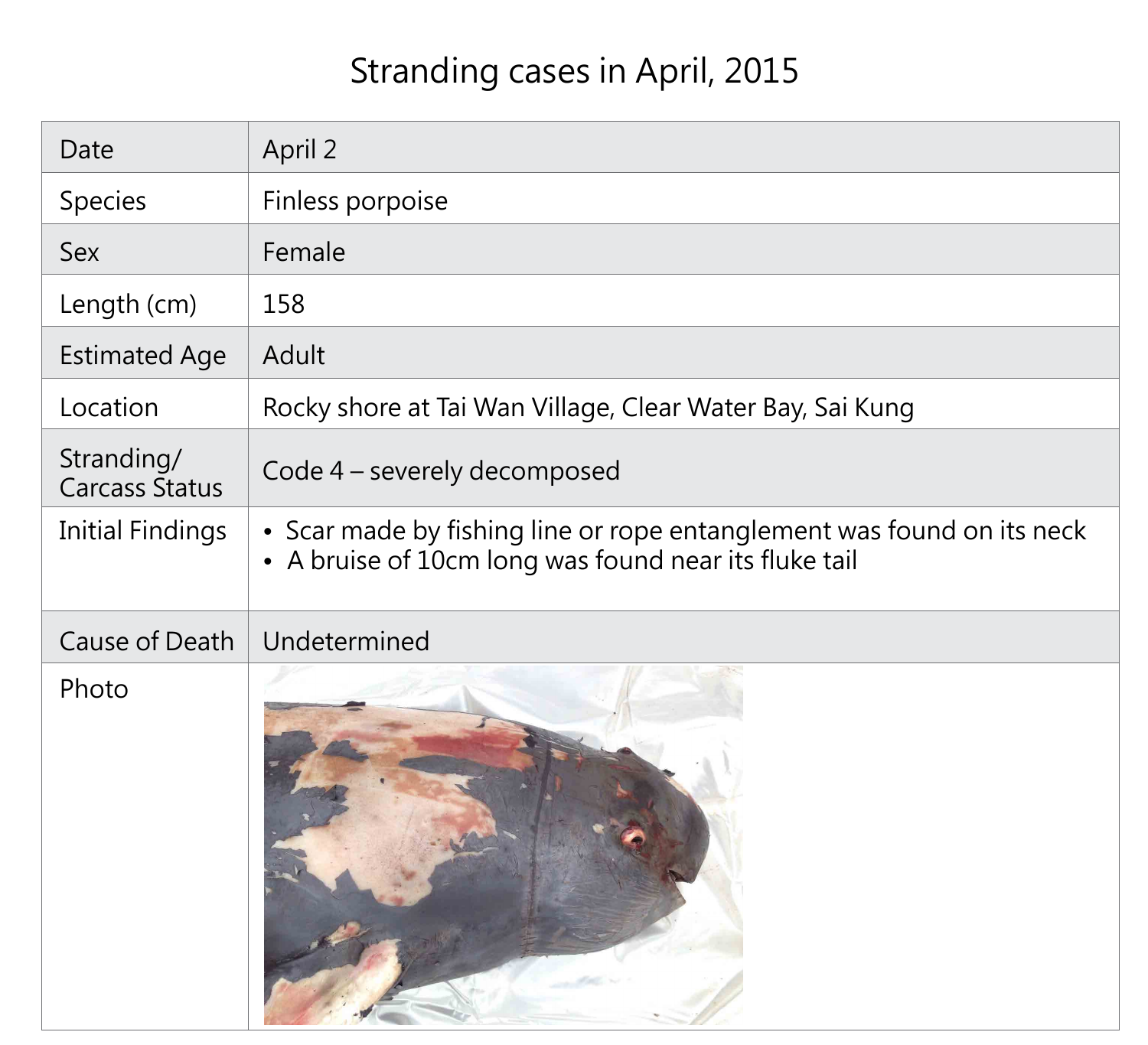| Date                                | April 2                        |
|-------------------------------------|--------------------------------|
| Species                             | Finless porpoise               |
| <b>Sex</b>                          | Male                           |
| Length (cm)                         | 162                            |
| <b>Estimated Age</b>                | Adult                          |
| Location                            | Lower Cheung Sha Beach, Lantau |
| Stranding/<br><b>Carcass Status</b> | Code 4 - severely decomposed   |
| <b>Initial Findings</b>             | • Severely decomposed, many m  |
| <b>Cause of Death</b>               | Undetermined                   |
| Photo                               |                                |

maggots on the carcass.

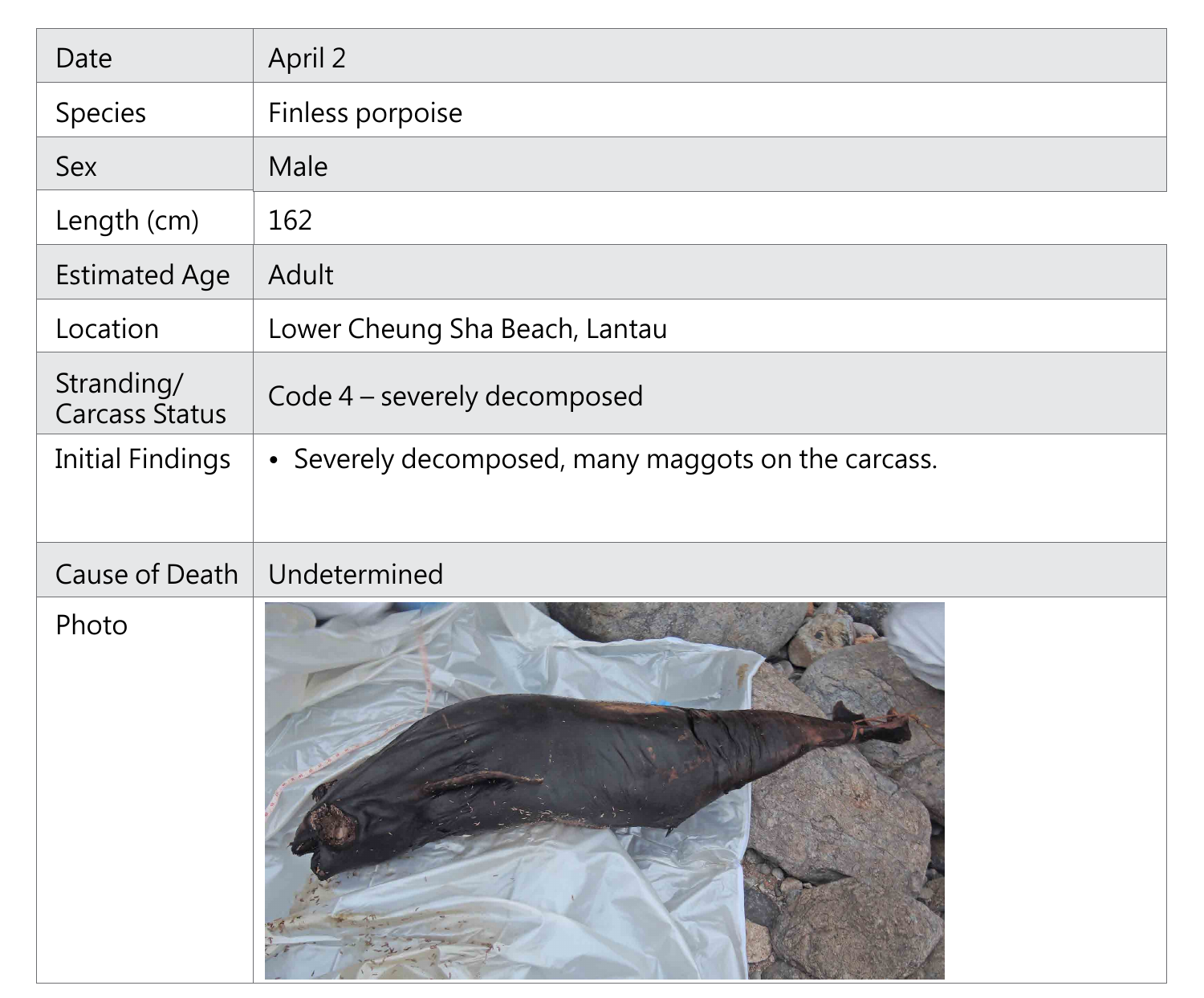| Date                                | April 2                                                       |
|-------------------------------------|---------------------------------------------------------------|
| Species                             | Finless porpoise                                              |
| <b>Sex</b>                          | Unknown                                                       |
| Length (cm)                         | 76                                                            |
| <b>Estimated Age</b>                | Calf                                                          |
| Location                            | South of Kau Sai Chau, Sai Kung                               |
| Stranding/<br><b>Carcass Status</b> | Code 4 - severely decomposed                                  |
| <b>Initial Findings</b>             | • One large wound (6.5x4.5 cm)<br>suspected to be shark bite. |
| <b>Cause of Death</b>               | Undetermined                                                  |
| Photo                               |                                                               |

#### I) with serrated edge at genital area,

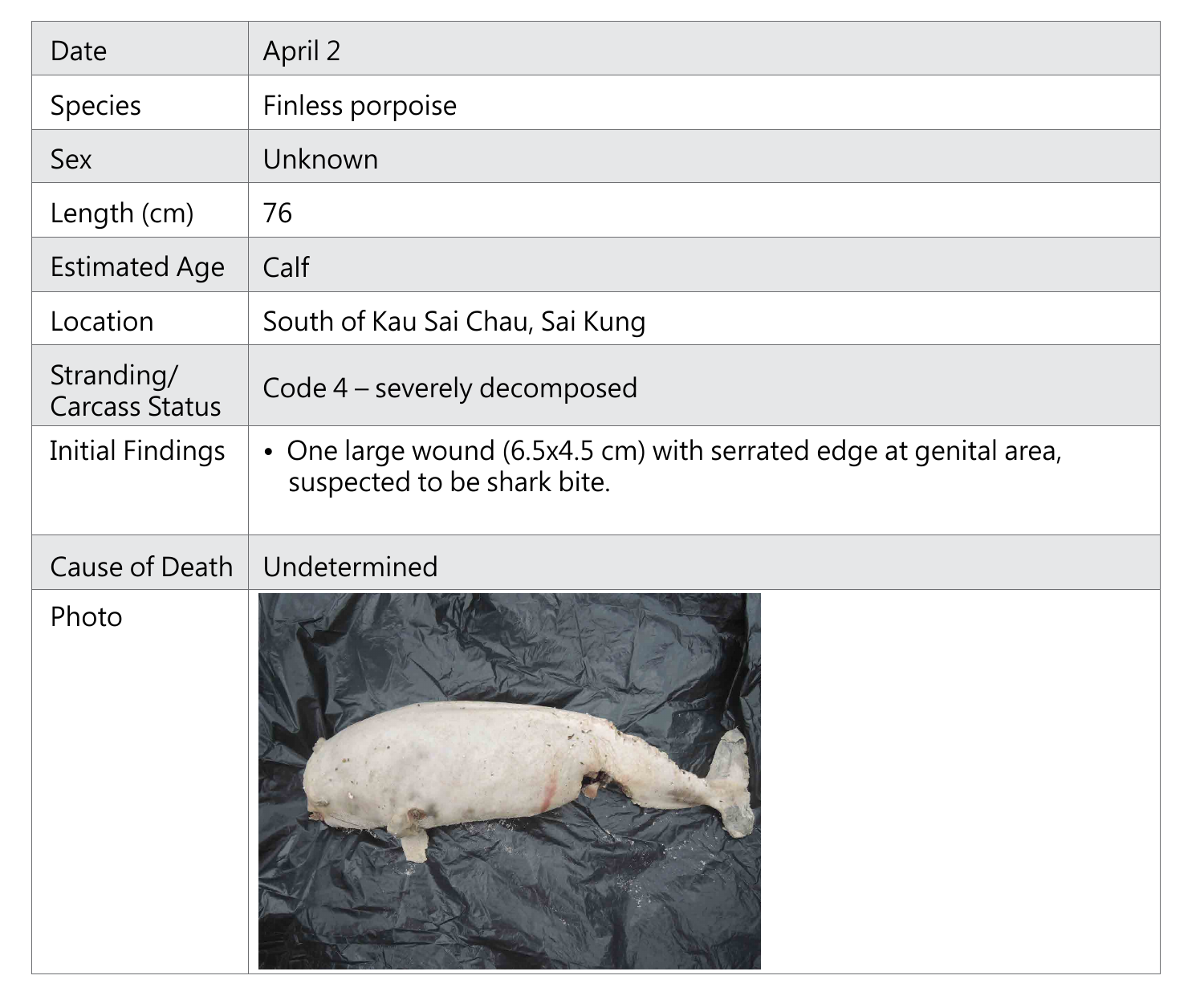| Date                                | April 18                                                                            |
|-------------------------------------|-------------------------------------------------------------------------------------|
| Species                             | Finless porpoise                                                                    |
| <b>Sex</b>                          | Male                                                                                |
| Length (cm)                         | 161.5                                                                               |
| <b>Estimated Age</b>                | Adult                                                                               |
| Location                            | Pui O beach camp site, Lantau                                                       |
| Stranding/<br><b>Carcass Status</b> | Code 4 – severely decomposed                                                        |
| <b>Initial Findings</b>             | • A 4cm long cut on the dorsal ridge area.<br>• Fish remains were found in stomach. |
| <b>Cause of Death</b>               | Undetermined                                                                        |
| Photo                               |                                                                                     |

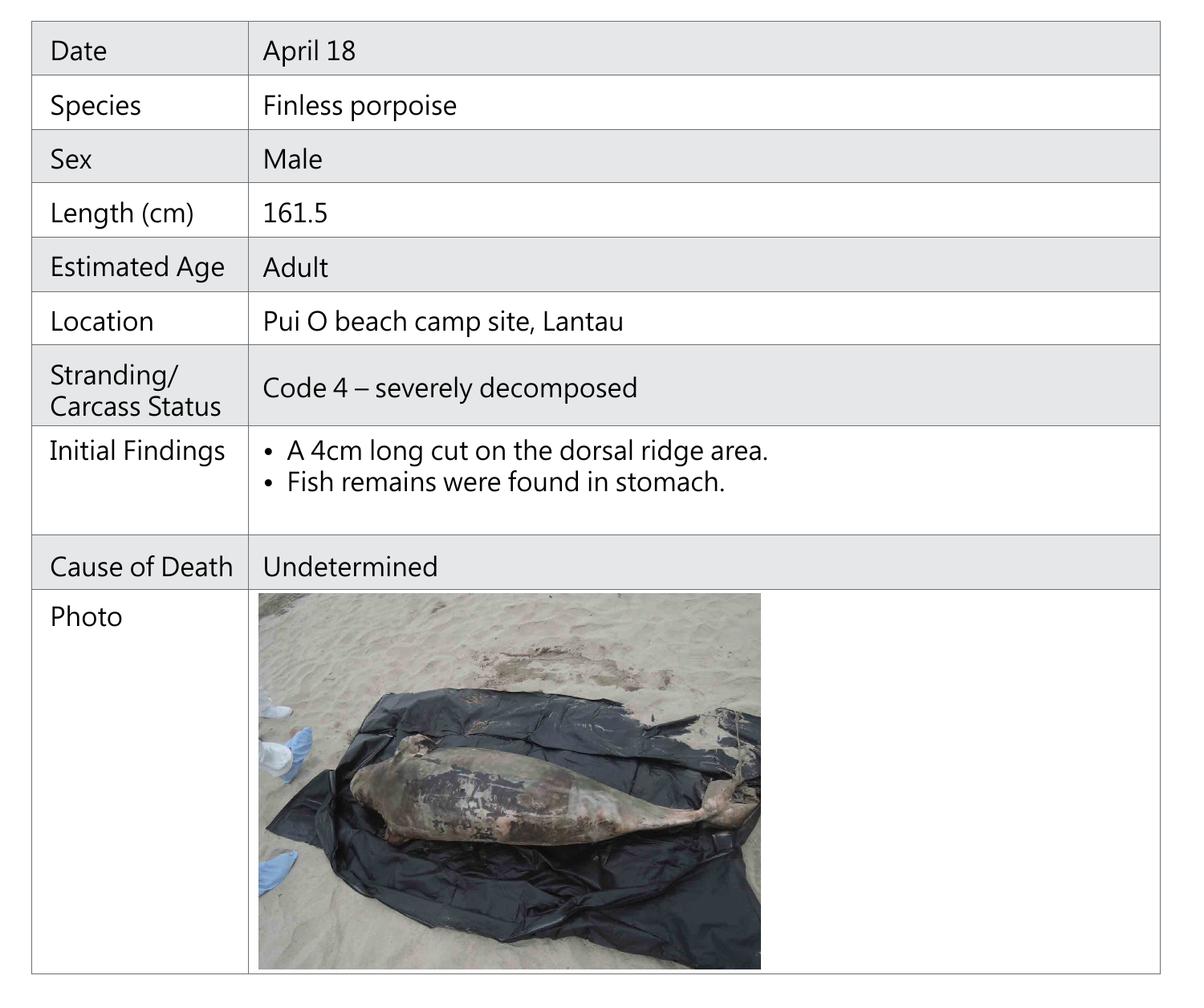| Date                                | April 22                                                                |
|-------------------------------------|-------------------------------------------------------------------------|
| <b>Species</b>                      | Finless porpoise                                                        |
| <b>Sex</b>                          | Male                                                                    |
| Length (cm)                         | 110 (Upper half of body was missi                                       |
| <b>Estimated Age</b>                | Adult                                                                   |
| Location                            | Tong Fuk Beach, Lantau                                                  |
| Stranding/<br><b>Carcass Status</b> | Late code 3 - close to severely dec                                     |
| <b>Initial Findings</b>             | • Upper body from flipper was mi<br>• Multiple fractures near thoracic. |
| <b>Cause of Death</b>               | Undetermined                                                            |
| Photo                               |                                                                         |

### $issing)$

#### decomposed

# missing.<br>cic.